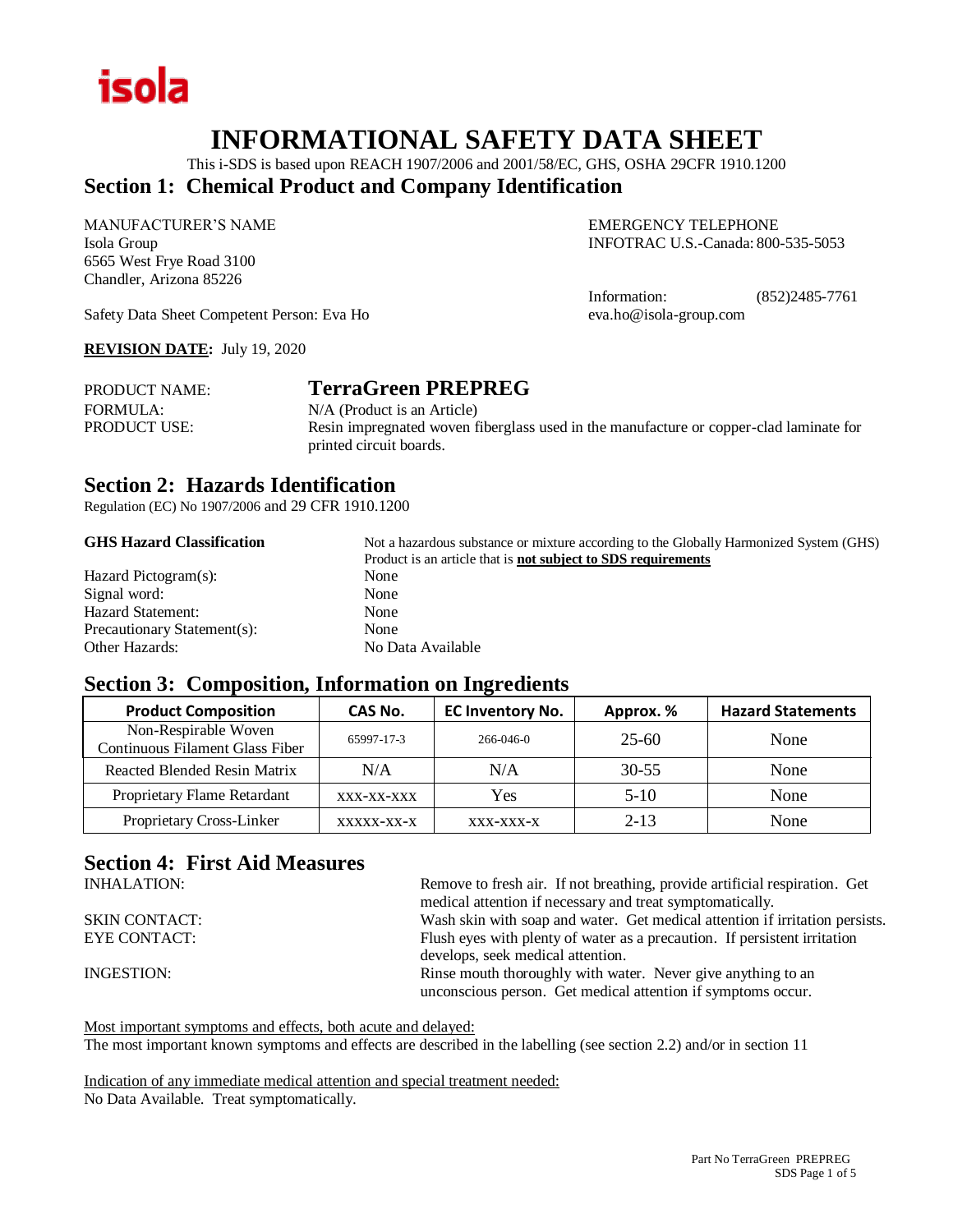## isola

## **Section 5: Fire-fighting Measures**

FLASH POINT: Not applicable FLAMMABLE LIMITS IN AIR (% by vol): Not applicable EXTINGUISHING MEDIA: Foam, Dry Chemical Powder, or Carbon Dioxide

SPECIAL FIREFIGHTING PROCEDURES: Wear self-contained breathing apparatus for firefighting if necessary.<br>
UNUSUAL FIRE AND EXPLOSION HAZARDS: Thermal decomposition or combustion may give off toxic fumes. gas Thermal decomposition or combustion may give off toxic fumes, gases and vapors.

## **Section 6: Accidental Release Measures**

PERSONAL PRECAUTIONS, PROTECTIVE EQUIPMENT AND EMERGENCY PROCEDURES:

Prevent dust formation. Ensure adequate ventilation and isolate area. Wear proper protective equipment as specified in Section 8. Do not breathe dust or fumes/vapor from heated product.

ENVIRONMENTAL PRECAUTIONS: No special environmental precautions required.

METHODS AND MATERIAL FOR CONTAINMENT AND CLEANUP: Wear proper protective equipment as specified in Section 8: Exposure Controls/Personal Protection. If material is released or spilled, sweep, shovel or vacuum material and place in closed containers for subsequent reuse or disposal.

DISPOSAL METHOD: Disposal should be made in accordance with federal, state and local regulations.

REFERENCE TO OTHER SECTIONS: See Sections 8 and 13.

### **Section 7: Handling and Storage**

#### PRECAUTIONS TO BE TAKEN IN HANDLING AND STORAGE:

Store in a cool dry place. Avoid excessive heat and ignition sources. Further processing of solid materials may result in the formation of combustible dusts. The potential for combustible dust formation should be taken into consideration before additional processing occurs. Provide appropriate exhaust ventilation at places where dust is formed.

#### INFORMATION ON EMPTIED CONTAINER: Not applicable

SPECIFIC USES: Resin impregnated woven fiberglass used in the manufacture or copper-clad laminate for printed circuit boards.

## **Section 8: Exposure Controls/Personal Protection**

#### EXPOSURE CONTROLS:

#### VENTILATION:

Provide general ventilation and local exhaust ventilation to meet TLV requirements of individual ingredients and to control dusting conditions. If cutting or rimming with power equipment then dust collectors and local ventilation should be used. Avoid unnecessary exposure to dust and handle with care. Keep work area clean of dust and fibers by using an industrial vacuum cleaner with high efficiency filter or wetting down area with water. Never use compressed air and avoid dry sweeping.

#### EYE PROTECTION:

Wear safety glasses with side shields. Use equipment for eye protection tested and approved under appropriate government standards such as NIOSH (US) or EN 166(EU).

#### RESPIRATORY PROTECTION:

Respiratory protection is not required. Where protection from nuisance levels of dusts are desired, use type N95 (US) or type P1 (EN 143) dust masks. Use a NIOSH/MSHA or European Standard (EN) approved respirator if exposure limits are exceeded or if irritation or other symptoms are experienced. Follow the OSHA respirator regulations found in 29 CFR 1910.134 or the CEN European Standards (EU).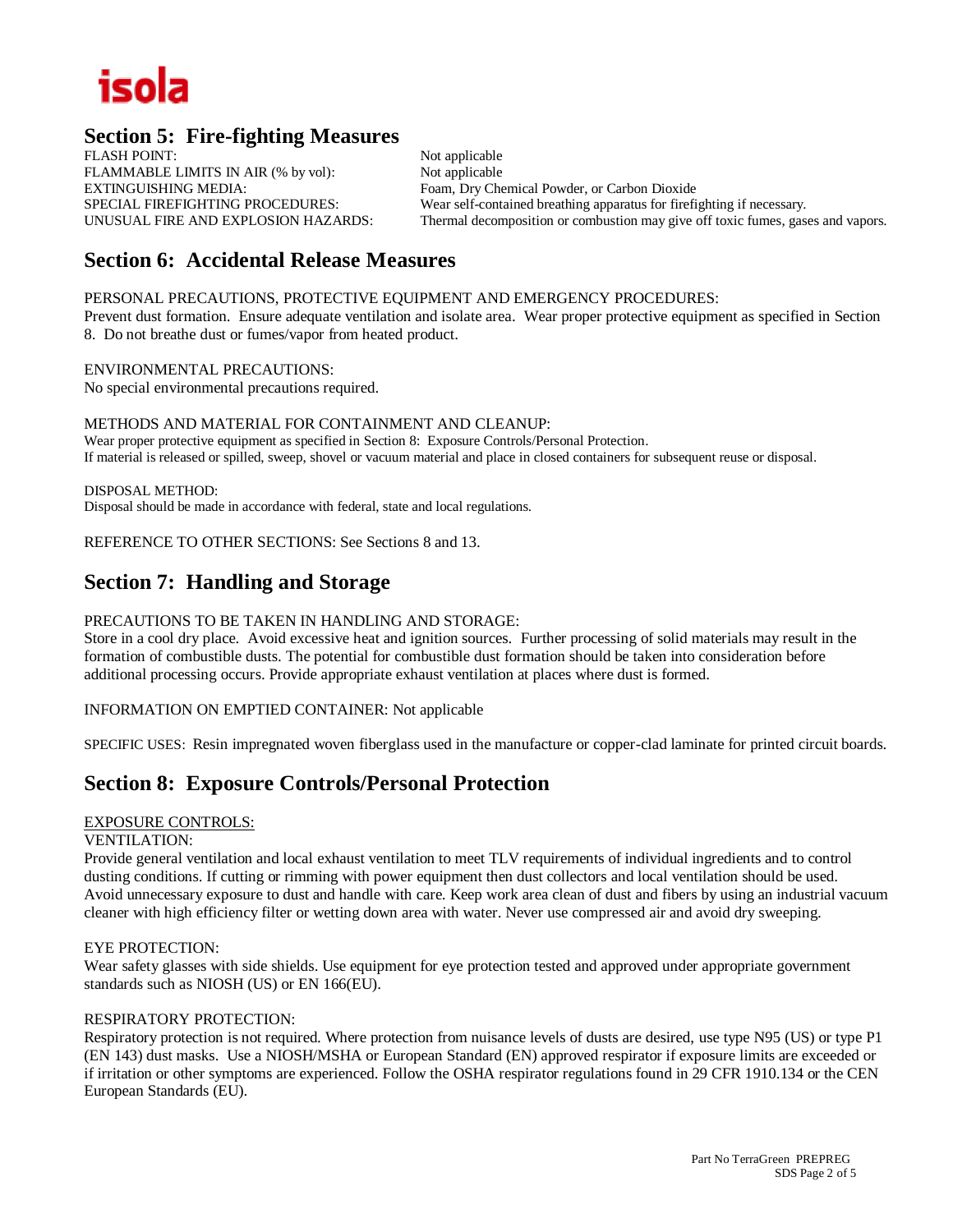

#### PROTECTIVE GLOVES:

Glove use is recommended. Gloves must be inspected prior to use. Use proper glove removal technique (without touching glove's outer surface) to avoid skin contact with glove contamination. Dispose of contaminated gloves after use in accordance with applicable laws and good laboratory practices. Wash and dry hands.

#### SKIN PROTECTION:

Suitable protective clothing to prevent skin contact is recommended.

#### WORK/HYGIENE PRACTICES:

Provide good personal hygiene after handling. Avoid contact with eyes. Wash hands after handling.

#### OTHER EQUIPMENT:

Make safety shower, eyewash stations, and hand washing equipment available in the work area.

#### CONTROL PARAMETERS:

None

## **Section 9: Physical and Chemical Properties**

| APPEARANCE - COLOR: | tan to brown |
|---------------------|--------------|
| PHYSICAL STATE:     | Solid        |
| ODOR:               | N/A          |

#### PRODUCT CRITERIA

|                                              | <b>PRODUCT CRITERIA</b>   |
|----------------------------------------------|---------------------------|
| <b>ODOR THRESHOLD</b>                        | Not Available for product |
| PH                                           | Not Available for product |
| <b>FLASH POINT:</b>                          | Not Available for product |
| LOWER EXPLOSIVE LIMIT; UPPER EXPLOSIVE LIMIT | Not Available for product |
| FLAMMABILITY (Solid, gas)                    | Not Available for product |
| <b>EXPLOSIVE PROPERTIES</b>                  | Not Available for product |
| <b>OXIDIZING PROPERTIES</b>                  | Not Available for product |
| SPECIFIC GRAVITY (@25 °C):                   | Not Available for product |
| <b>EVAPORATION RATE:</b>                     | Not Available for product |
| % VOLATILE by VOLUME                         | Not Available for product |
| PARTITION COEFFICIENT                        | Not Available for product |
| <b>AUTO IGNITION TEMPERATURE</b>             | Not Available for product |
| DECOMPOSITION TEMPERATURE                    | Not Available for product |
| <b>BOILING POINT:</b>                        | Not Available for product |
| <b>MELTING POINT:</b>                        | Not Available for product |
| <b>VAPOR PRESSURE</b>                        | Not Available for product |
| VAPOR DENSITY (AIR = 1)                      | Not Available for product |
| <b>SOLUBILITY IN WATER:</b>                  | Insoluble                 |
| WATER SOLUBILITY IN THE SOLVENT              | Not Available for product |
| <b>FREEZING POINT:</b>                       | Not Available for product |
| <b>VISCOSITY</b>                             | Not Available for product |
| <b>VOC CONTENT</b>                           | Not Available for product |

#### OTHER INFORMATION

None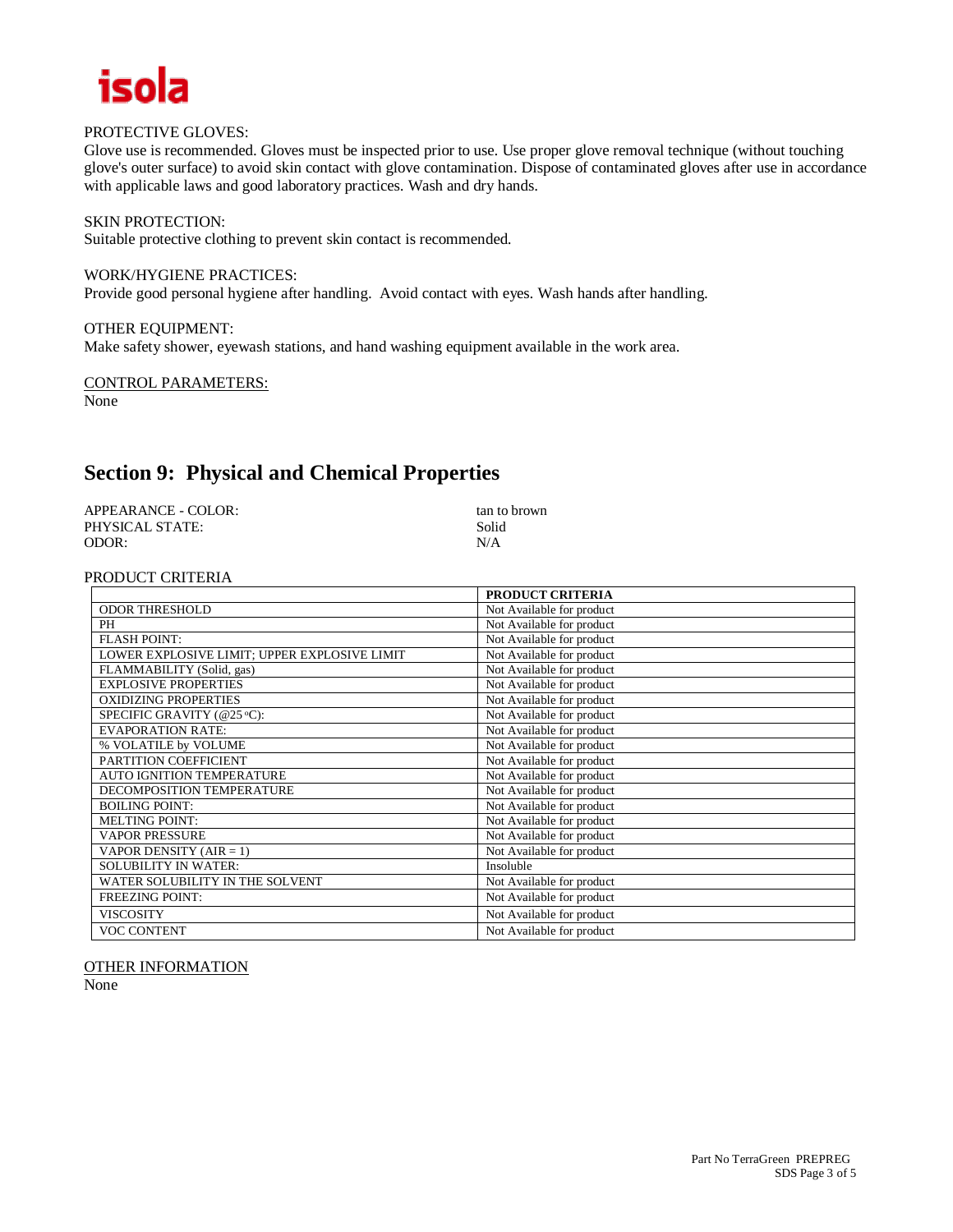## isola

## **Section 10: Stability and Reactivity**

REACTIVITY: Stable under normal storage conditions.

CHEMICAL STABILITY: Stable under recommended storage conditions

POSSIBILITY OF HAZARDOUS REACTIONS: No data available.

CONDITIONS TO AVOID: Do not exceed melt temperature recommendations in product literature. In order to avoid autoignition/hazardous decomposition of thick masses of plastic purging's should be collected in small, flat, shapes or this strands to allow for rapid cooling. Quench in water.

INCOMPATIBLE MATERIALS: None known.

HAZARDOUS DECOMPOSITION PRODUCTS: Unknown. Dense smoke, acrid vapors and fumes, aliphat ic and aromat ic hydrocarbons of variable composition,  $CO<sub>X</sub>$ ,  $NO<sub>X</sub>$ . Decomposition products depend on temperature, air supply and other materials that may be present.

## **Section 11: Toxicological Information**

**There is no toxicological information available for the product (article) itself.**

## **Section 12: Ecological Information**

**There is no ecological information available for the product (article) itself.**

### **Section 13: Disposal Considerations**

Dispose according to local, state, and national regulations.

## **Section 14: Transport Information**

| <b>DOT TRANSPORT:</b>                                   | Not Regulated |
|---------------------------------------------------------|---------------|
| ADR = International Carriage of Dangerous Goods by Road | Not Regulated |
| <b>RAIL TRANSPORT:</b>                                  | Not Regulated |
| <b>SEA TRANSPORT: IMDG</b>                              | Not Regulated |
| <b>AIR TRANSPORT: IATA/ICAO</b>                         | Not Regulated |

## **Section 15: Regulatory Information**

OSHA HAZARD COMMUNICATION STANDARD This product is a not "Hazardous Chemical" as defined by 29 CFR 1910.1200.

TOXIC SUBSTANCES CONTROL ACT (TSCA) STATUS: This product is in compliance with all rules, regulations, and orders of TSCA. All components are listed on the TSCA Inventory.

SUPERFUND AMENDMENTS AND REAUTHORIZATION ACT OF 1986 (SARA) TITLE III (EPCRA) SECTIONS 311 AND 312: None

SUPERFUND AMENDMENTS AND REAUTHORIZATION ACT OF 1986 (SARA) TITLE III (EPCRA) SECTION 313 SUPPLIER NOTIFICATION: None